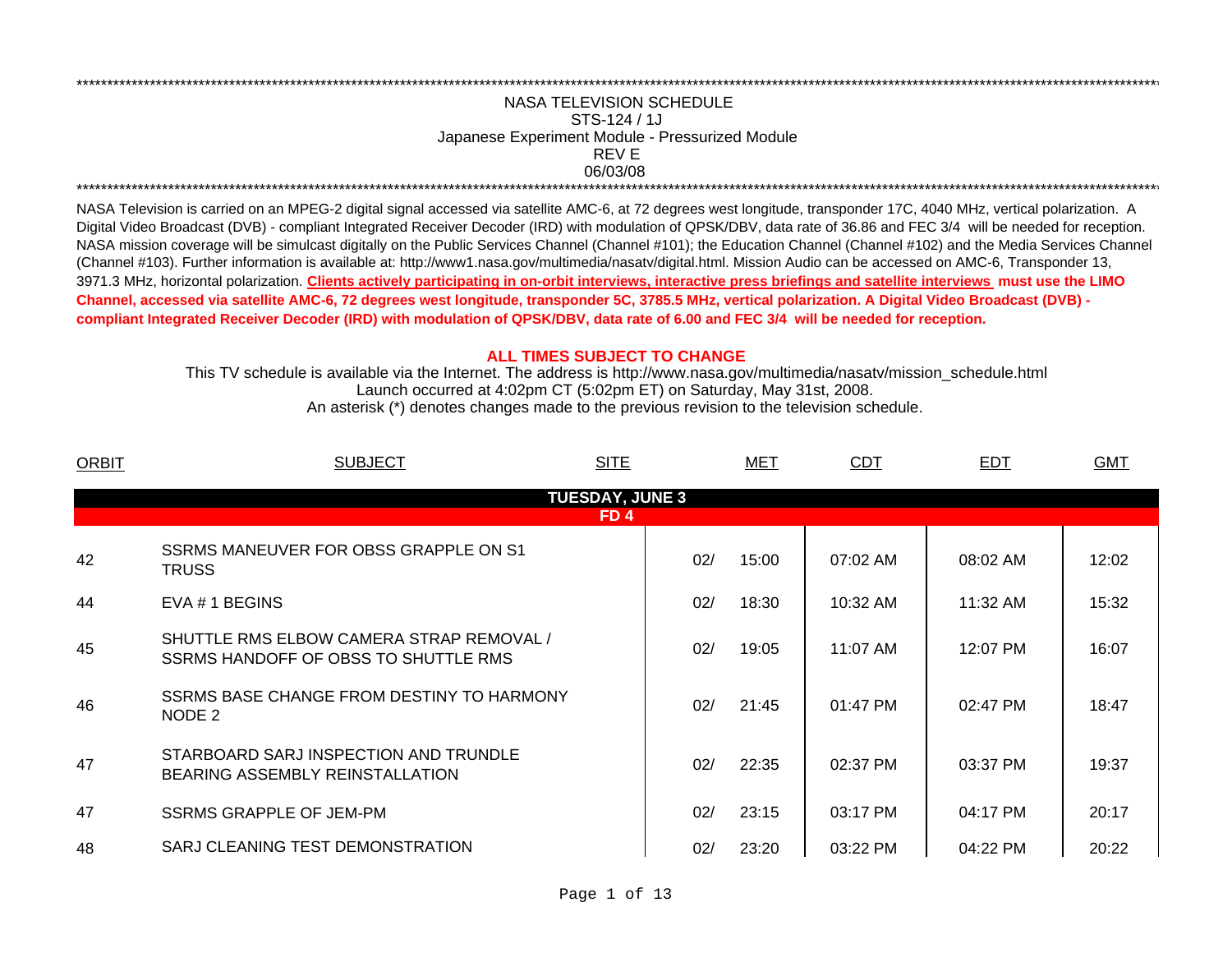| <b>ORBIT</b> | <b>SUBJECT</b>                                                      | <b>SITE</b>              |     | <b>MET</b> | CDT      | EDT      | <b>GMT</b> |
|--------------|---------------------------------------------------------------------|--------------------------|-----|------------|----------|----------|------------|
|              |                                                                     |                          |     |            |          |          |            |
| 48           | <b>JEM-PM UNBERTH</b>                                               |                          | 02/ | 23:35      | 03:37 PM | 04:37 PM | 20:37      |
| 49           | EVA #1 ENDS                                                         |                          | 03/ | 01:00      | 05:02 PM | 06:02 PM | 22:02      |
| 49           | JAPANESE PRESSURIZED MODULE INSTALLATION<br><b>BEGINS</b>           |                          | 03/ | 01:05      | 05:07 PM | 06:07 PM | 22:07      |
| 50           | MISSION STATUS / POST MMT BRIEFING                                  | <b>JSC</b>               | 03/ | 02:58      | 07:00 PM | 08:00 PM | 00:00      |
| 50           | JEM-PM VESTIBULE LEAK CHECK                                         |                          | 03/ | 03:15      | 07:17 PM | 08:17 PM | 00:17      |
| 51           | <b>VIDEO FILE</b>                                                   | <b>HQ</b>                | 03/ | 03:58      | 08:00 PM | 09:00 PM | 01:00      |
| 51           | <b>ISS CREW SLEEP BEGINS</b>                                        |                          | 03/ | 05:00      | 09:02 PM | 10:02 PM | 02:02      |
| 52           | <b>DISCOVERY CREW SLEEP BEGINS</b>                                  |                          | 03/ | 05:30      | 09:32 PM | 10:32 PM | 02:32      |
| 52           | FLIGHT DAY 4 HIGHLIGHTS (replayed on the hour during<br>crew sleep) | <b>JSC</b>               | 03/ | 05:58      | 10:00 PM | 11:00 PM | 03:00      |
|              |                                                                     | <b>WEDNESDAY, JUNE 4</b> |     |            |          |          |            |
|              |                                                                     | FD <sub>5</sub>          |     |            |          |          |            |
| 55           | * ISS FLIGHT DIRECTOR UPDATE                                        | <b>JSC</b>               | 03/ | 09:58      | 02:00 AM | 03:00 AM | 07:00      |
| 57           | DISCOVERY / ISS CREW WAKE UP (begins FD 5)                          |                          | 03/ | 13:30      | 05:32 AM | 06:32 AM | 10:32      |
| 57           | ISS FLIGHT DIRECTOR UPDATE REPLAY                                   | <b>JSC</b>               | 03/ | 13:58      | 06:00 AM | 07:00 AM | 11:00      |
| 59           | CDRA BED 2 REMOVAL AND REPLACEMENT                                  |                          | 03/ | 16:05      | 08:07 AM | 09:07 AM | 13:07      |
| 59           | JAPANESE EXPERIMENT MODULE VESTIBULE<br><b>OUTFITTING BEGINS</b>    |                          | 03/ | 16:15      | 08:17 AM | 09:17 AM | 13:17      |
| 59           | OBSS SENSOR CHECKOUT                                                |                          | 03/ | 16:45      | 08:47 AM | 09:47 AM | 13:47      |
| 60           | AIRLOCK CHECK & VALVE INSTALLATION                                  |                          | 03/ | 18:15      | 10:17 AM | 11:17 AM | 15:17      |
| 61           | JEM-PM POWER CHANNEL B ACTIVATION BEGINS                            |                          | 03/ | 19:30      | 11:32 AM | 12:32 PM | 16:32      |
|              |                                                                     |                          |     |            |          |          |            |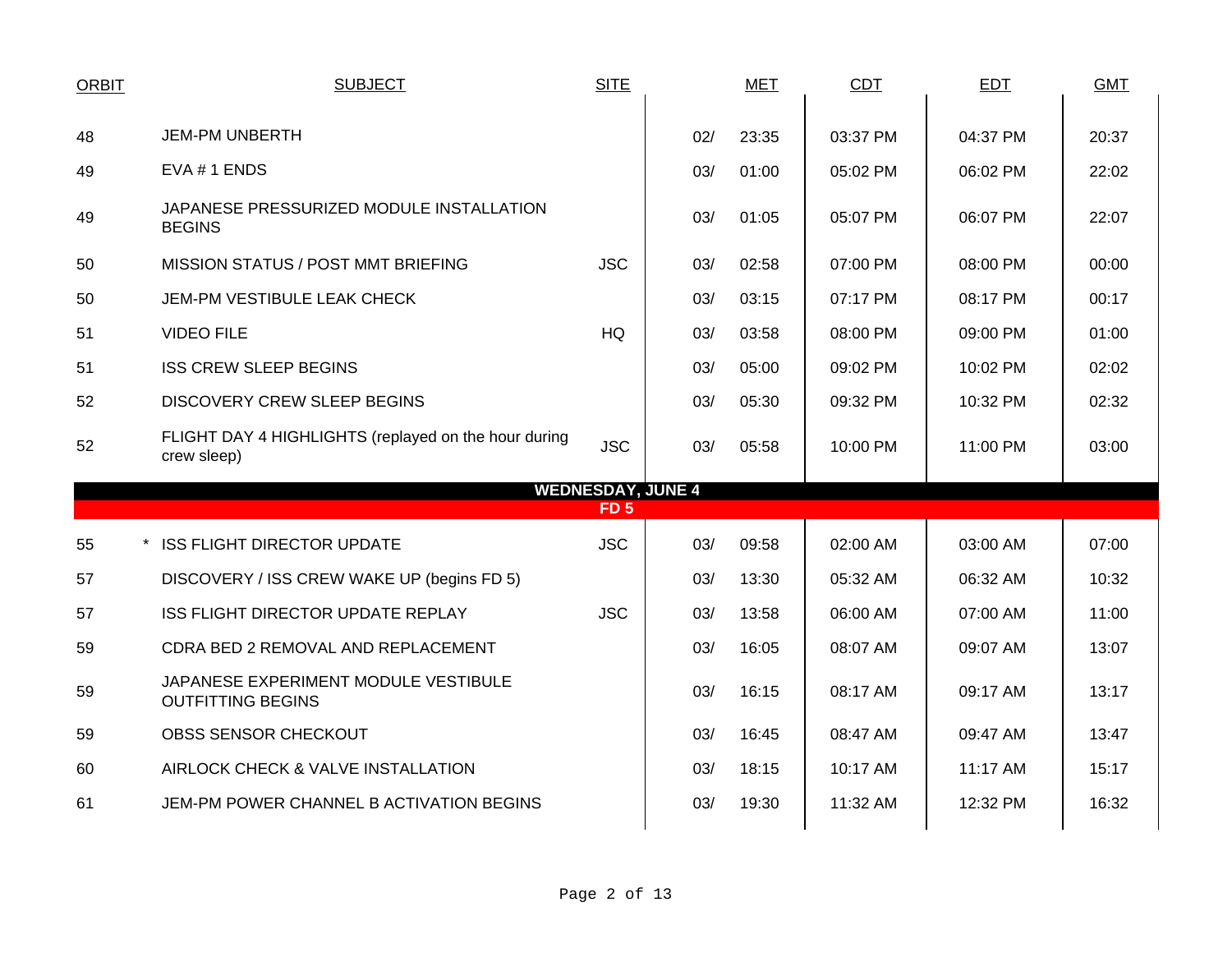| <b>ORBIT</b> | <b>SUBJECT</b>                                                      | <b>SITE</b>                                |     | <b>MET</b> | <b>CDT</b> | <b>EDT</b> | <b>GMT</b> |
|--------------|---------------------------------------------------------------------|--------------------------------------------|-----|------------|------------|------------|------------|
| 62           | MARS PHOENIX LANDER BRIEFING (Media Channel<br>only)                | JPL/<br>Tucson,<br>AZ                      | 03/ | 20:58      | 01:00 PM   | 02:00 PM   | 18:00      |
| 64           | <b>JEM-PM HATCH OPENING &amp; INGRESS</b>                           |                                            | 03/ | 23:50      | 03:52 PM   | 04:52 PM   | 20:52      |
| 65           | EVA #2 PROCEDURE REVIEW                                             |                                            | 04/ | 01:25      | 05:27 PM   | 06:27 PM   | 22:27      |
| 65           | JEM-PM RMS RACK TRANSFER FROM JLP TO JEM-PM                         |                                            | 04/ | 02:15      | 06:17 PM   | 07:17 PM   | 23:17      |
| 66           | <b>MISSION STATUS BRIEFING</b>                                      | <b>JSC</b>                                 | 04/ | 02:28      | 06:30 PM   | 07:30 PM   | 23:30      |
| 66           | EVA # 2 CAMP OUT BEGINS WITH FOSSUM AND GARAN                       |                                            | 04/ | 03:55      | 07:57 PM   | 08:57 PM   | 00:57      |
| 66           | <b>VIDEO FILE</b>                                                   | HQ                                         | 04/ | 03:58      | 08:00 PM   | 09:00 PM   | 01:00      |
| 67           | <b>ISS CREW SLEEP BEGINS</b>                                        |                                            | 04/ | 05:00      | 09:02 PM   | 10:02 PM   | 02:02      |
| 68           | <b>DISCOVERY CREW SLEEP BEGINS</b>                                  |                                            | 04/ | 05:30      | 09:32 PM   | 10:32 PM   | 02:32      |
| 68           | FLIGHT DAY 5 HIGHLIGHTS (replayed on the hour during<br>crew sleep) | <b>JSC</b>                                 | 04/ | 05:58      | 10:00 PM   | 11:00 PM   | 03:00      |
|              |                                                                     | <b>THURSDAY, JUNE 5</b><br>FD <sub>6</sub> |     |            |            |            |            |
| 71           | * ISS FLIGHT DIRECTOR UPDATE                                        | <b>JSC</b>                                 | 04/ | 09:58      | 02:00 AM   | 03:00 AM   | 07:00      |
| 73           | DISCOVERY / ISS CREW WAKE UP (begins FD 6)                          |                                            | 04/ | 13:30      | 05:32 AM   | 06:32 AM   | 10:32      |
| 73           | ISS FLIGHT DIRECTOR UPDATE REPLAY                                   | <b>JSC</b>                                 | 04/ | 13:58      | 06:00 AM   | 07:00 AM   | 11:00      |
|              |                                                                     |                                            |     |            |            |            |            |
| 73           | EVA #2 PREPARATIONS RESUME                                          |                                            | 04/ | 14:10      | 06:12 AM   | 07:12 AM   | 11:12      |
| 74           | JEM-PM TRANSFERS AND OUTFITTING                                     |                                            | 04/ | 15:45      | 07:47 AM   | 08:47 AM   | 12:47      |
| 76           | EVA # 2 BEGINS                                                      |                                            | 04/ | 18:30      | 10:32 AM   | 11:32 AM   | 15:32      |
| 76           | INSTALLATION OF FORWARD AND AFT JTVE                                |                                            | 04/ | 19:05      | 11:07 AM   | 12:07 PM   | 16:07      |
| 77           | REMOVAL OF JEM RMS COVER AND END EFFECTOR<br><b>MLI COVER</b>       |                                            | 04/ | 19:55      | 11:57 AM   | 12:57 PM   | 16:57      |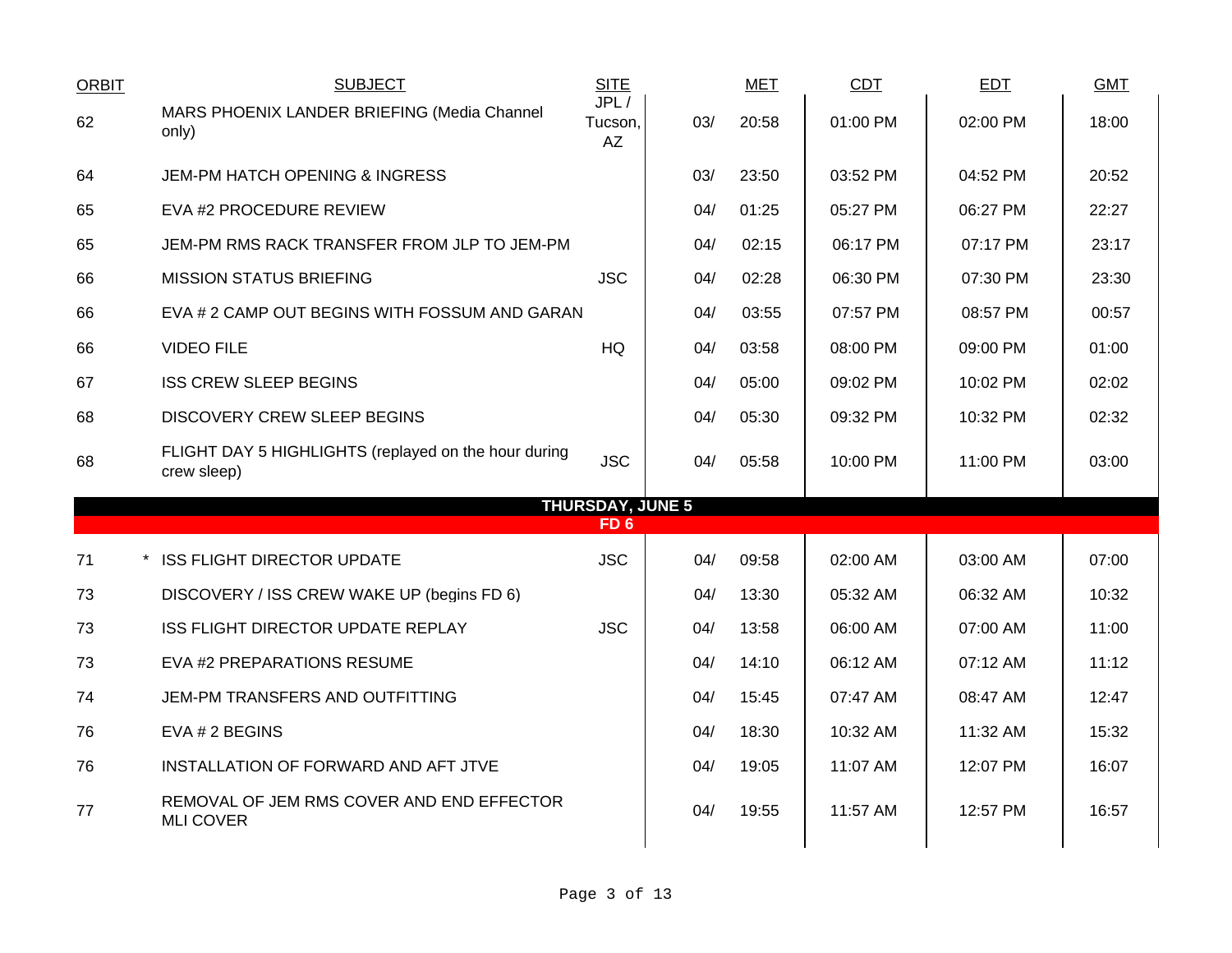| <b>ORBIT</b> | <b>SUBJECT</b>                                                      | <b>SITE</b>           |     | <b>MET</b> | <b>CDT</b> | <b>EDT</b> | <b>GMT</b> |
|--------------|---------------------------------------------------------------------|-----------------------|-----|------------|------------|------------|------------|
| 77           | DELTA 2 / GLAST PRE-LAUNCH NEWS CONFERENCE<br>(Media Channel only)  | <b>KSC</b>            | 04/ | 19:58      | 12:00 PM   | 01:00 PM   | 17:00      |
| 77           | JEM-PM POWER CHANNEL A ACTIVATION BEGINS                            |                       | 04/ | 20:25      | 12:27 PM   | 01:27 PM   | 17:27      |
| 78           | HARMONY ZENITH BERTHING PORT PREPARATION                            |                       | 04/ | 20:55      | 12:57 PM   | 01:57 PM   | 17:57      |
| 78           | INSTALLATION OF JEM-PM TRUNNION AND KEEL<br><b>COVERS</b>           |                       | 04/ | 21:20      | 01:22 PM   | 02:22 PM   | 18:22      |
| 79           | ESP-3 NITROGEN TANK ASSEMBLY PREPARATION                            |                       | 04/ | 22:00      | 02:02 PM   | 03:02 PM   | 19:02      |
| 79           | JLP EGRESS AND HATCH CLOSURE                                        |                       | 04/ | 22:55      | 02:57 PM   | 03:57 PM   | 19:57      |
| 79           | PORT TRUSS CAMERA RETRIEVAL                                         |                       | 04/ | 23:30      | 03:32 PM   | 04:32 PM   | 20:32      |
| 80           | HARMONY ZENITH PORT CONTROLLER PANEL<br>ASSEMBLY INSTALLATION       |                       | 05/ | 00:10      | 04:12 PM   | 05:12 PM   | 21:12      |
| 80           | EVA # 2 ENDS                                                        |                       | 05/ | 01:00      | 05:02 PM   | 06:02 PM   | 22:02      |
| 82           | <b>MISSION STATUS BRIEFING</b>                                      | <b>JSC</b>            | 05/ | 02:58      | 07:00 PM   | 08:00 PM   | 00:00      |
| 82           | <b>VIDEO FILE</b>                                                   | <b>HQ</b>             | 05/ | 03:58      | 08:00 PM   | 09:00 PM   | 01:00      |
| 83           | <b>ISS CREW SLEEP BEGINS</b>                                        |                       | 05/ | 05:00      | 09:02 PM   | 10:02 PM   | 02:02      |
| 83           | <b>DISCOVERY CREW SLEEP BEGINS</b>                                  |                       | 05/ | 05:30      | 09:32 PM   | 10:32 PM   | 02:32      |
| 84           | FLIGHT DAY 6 HIGHLIGHTS (replayed on the hour during<br>crew sleep) | <b>JSC</b>            | 05/ | 05:58      | 10:00 PM   | 11:00 PM   | 03:00      |
|              |                                                                     | <b>FRIDAY, JUNE 6</b> |     |            |            |            |            |
|              |                                                                     | FD <sub>7</sub>       |     |            |            |            |            |
| 86           | * ISS FLIGHT DIRECTOR UPDATE                                        |                       | 05/ | 09:58      | 02:00 AM   | 03:00 AM   | 07:00      |
| 89           | DISCOVERY / ISS CREW WAKE UP (begins FD 7)                          |                       | 05/ | 13:30      | 05:32 AM   | 06:32 AM   | 10:32      |
| 89           | ISS FLIGHT DIRECTOR UPDATE REPLAY                                   | <b>JSC</b>            | 05/ | 13:58      | 06:00 AM   | 07:00 AM   | 11:00      |
|              |                                                                     |                       |     |            |            |            |            |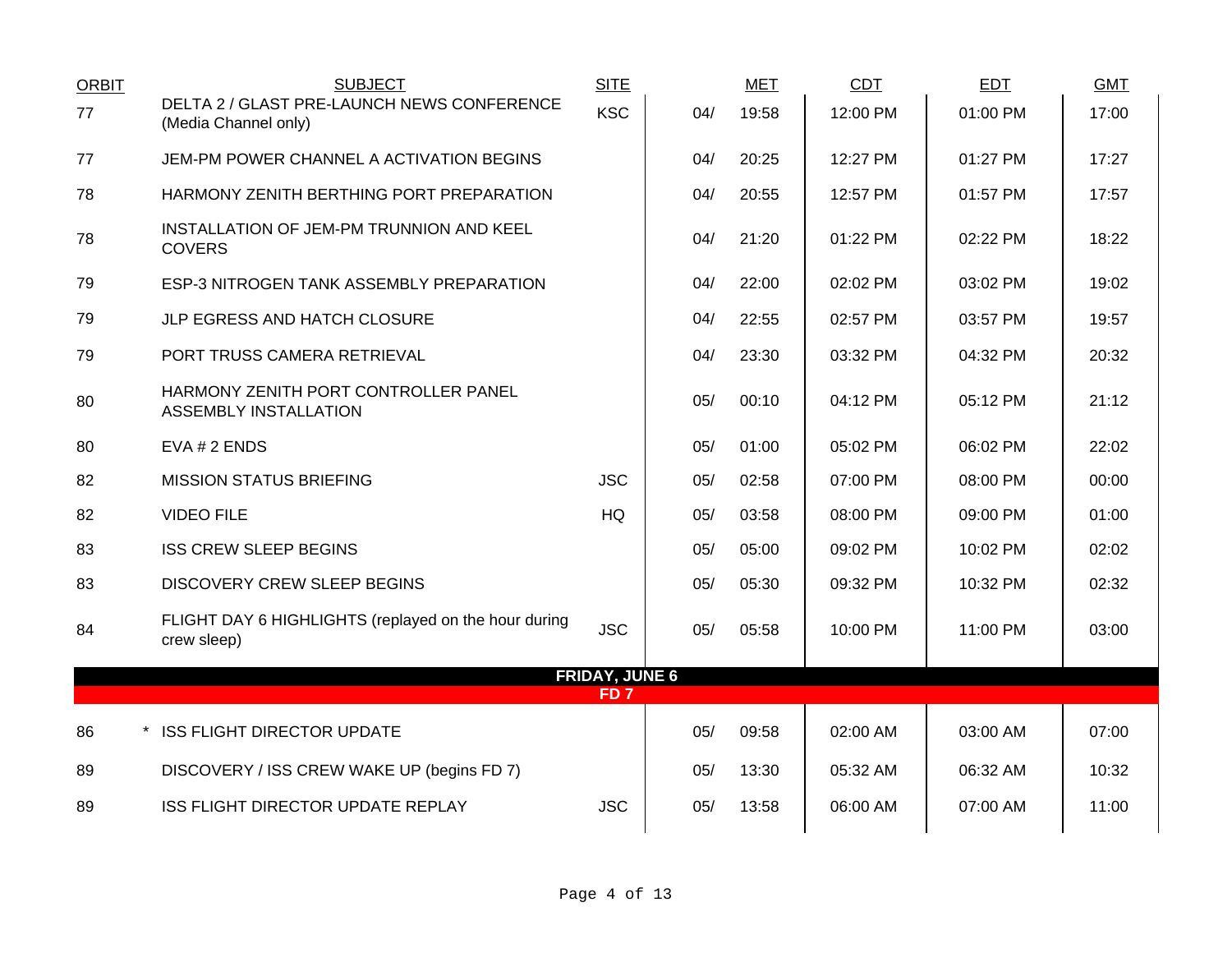| <b>ORBIT</b> | <b>SUBJECT</b>                                                                                 | <b>SITE</b>             |     | <b>MET</b> | <b>CDT</b> | <b>EDT</b> | <b>GMT</b> |
|--------------|------------------------------------------------------------------------------------------------|-------------------------|-----|------------|------------|------------|------------|
| 90           | RMS / OBSS FOCUSED INSPECTION OF DISCOVERY'S<br>TPS (if required)                              |                         | 05/ | 16:30      | 08:32 AM   | 09:32 AM   | 13:32      |
| 91           | JLP VESTIBULE CONFIGURATION AND DEMATE                                                         |                         | 05/ | 16:40      | 08:42 AM   | 09:42 AM   | 13:42      |
| 92           | JLP VESTIBULE DEPRESSURIZATION                                                                 |                         | 05/ | 19:10      | 11:12 AM   | 12:12 PM   | 16:12      |
| 93           | LIVE INTERVIEWS WITH KMSB-TV, NATIONAL PUBLIC<br>RADIO, AND WABC-TV                            | <b>ISS KU</b>           | 05/ | 19:10      | 11:12 AM   | 12:12 PM   | 16:12      |
| 93           | <b>SSRMS GRAPPLE OF JLP</b>                                                                    |                         | 05/ | 21:00      | 01:02 PM   | 02:02 PM   | 18:02      |
| 94           | JLP UNBERTH FROM HARMONY ZENITH PORT                                                           |                         | 05/ | 21:55      | 01:57 PM   | 02:57 PM   | 18:57      |
| 94           | JLP INSTALLATION ON JEM-PM ZENITH PORT BEGINS                                                  |                         | 05/ | 22:35      | 02:37 PM   | 03:37 PM   | 19:37      |
| 96           | JLP VESTIBULE LEAK CHECK                                                                       |                         | 06/ | 00:55      | 04:57 PM   | 05:57 PM   | 21:57      |
| 97           | JEM RMS FINAL ACTIVATION BEGINS                                                                |                         | 06/ | 01:55      | 05:57 PM   | 06:57 PM   | 22:57      |
| 97           | <b>VIDEO FILE</b>                                                                              | <b>HQ</b>               | 06/ | 01:58      | 06:00 PM   | 07:00 PM   | 23:00      |
| 95           | <b>MISSION STATUS BRIEFING</b>                                                                 | <b>JSC</b>              | 05/ | 02:28      | 06:30 PM   | 07:30 PM   | 23:30      |
| 98           | <b>ISS CREW SLEEP BEGINS</b>                                                                   |                         | 06/ | 04:30      | 08:32 PM   | 09:32 PM   | 01:32      |
| 99           | <b>DISCOVERY CREW SLEEP BEGINS</b>                                                             |                         | 06/ | 05:00      | 09:02 PM   | 10:02 PM   | 02:02      |
| 99           | FLIGHT DAY 7 HIGHLIGHTS (replayed on the hour during<br>crew sleep)                            | <b>JSC</b>              | 06/ | 05:58      | 10:00 PM   | 11:00 PM   | 03:00      |
|              |                                                                                                | <b>SATURDAY, JUNE 7</b> |     |            |            |            |            |
|              |                                                                                                | FD <sub>8</sub>         |     |            |            |            |            |
| 102          | * ISS FLIGHT DIRECTOR UPDATE                                                                   | <b>JSC</b>              | 06/ | 09:58      | 02:00 AM   | 03:00 AM   | 07:00      |
| 104          | DISCOVERY / ISS CREW WAKE UP (begins FD 8)                                                     |                         | 06/ | 13:00      | 05:02 AM   | 06:02 AM   | 10:02      |
| 105          | ISS FLIGHT DIRECTOR UPDATE REPLAY                                                              | <b>JSC</b>              | 06/ | 13:58      | 06:00 AM   | 07:00 AM   | 11:00      |
| 106          | DELTA 2 / GLAST LAUNCH COVERAGE BEGINS<br>(Launch scheduled at 10:45am CT; Media Channel only) | <b>JSC</b>              | 06/ | 16:43      | 08:45 AM   | 09:45 AM   | 13:45      |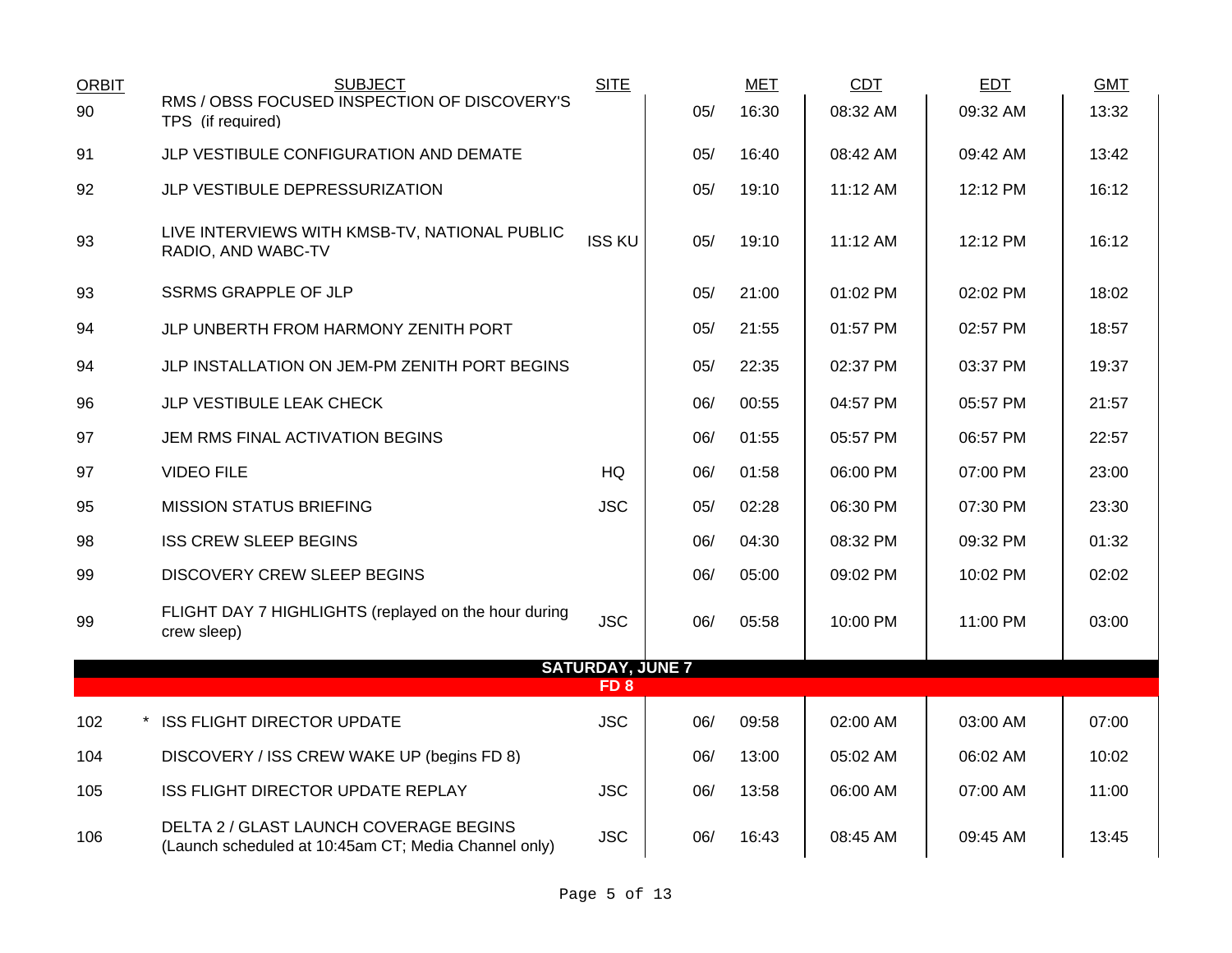| <b>ORBIT</b> | <b>SUBJECT</b>                                                      | <b>SITE</b>                              |     | <b>MET</b> | <b>CDT</b> | <b>EDT</b> | <b>GMT</b> |
|--------------|---------------------------------------------------------------------|------------------------------------------|-----|------------|------------|------------|------------|
| 107          | JEM RMS HOLD / RELEASE MECHANISM INITIAL<br><b>RELEASE TEST</b>     |                                          | 06/ | 18:15      | 10:17 AM   | 11:17 AM   | 15:17      |
| 108          | JEM RMS INITIAL DEPLOY                                              |                                          | 06/ | 19:15      | 11:17 AM   | 12:17 PM   | 16:17      |
| 109          | LIVE INTERVIEWS WITH CNN, WCBS-TV, AND WDAY-<br><b>TV</b>           | <b>ISS KU</b>                            | 06/ | 20:55      | 12:57 PM   | 01:57 PM   | 17:57      |
| 110          | JLP VESTIBULE OUTFITTING                                            |                                          | 06/ | 22:15      | 02:17 PM   | 03:17 PM   | 19:17      |
| 111          | EVA #3 PROCEDURE REVIEW                                             |                                          | 07/ | 00:25      | 04:27 PM   | 05:27 PM   | 21:27      |
| 112          | <b>JAXA VIP EVENT</b>                                               | <b>ISS KU</b>                            | 07/ | 02:00      | 06:02 PM   | 07:02 PM   | 23:02      |
| 112          | <b>MISSION STATUS BRIEFING</b>                                      | <b>JSC</b>                               | 07/ | 02:28      | 06:30 PM   | 07:30 PM   | 23:30      |
| 113          | EVA #3 CAMPOUT WITH FOSSUM AND GARAN                                |                                          | 07/ | 02:55      | 06:57 PM   | 07:57 PM   | 23:57      |
| 114          | <b>ISS CREW SLEEP BEGINS</b>                                        |                                          | 07/ | 04:00      | 08:02 PM   | 09:02 PM   | 01:02      |
| 114          | <b>DISCOVERY CREW SLEEP BEGINS</b>                                  |                                          | 07/ | 04:30      | 08:32 PM   | 09:32 PM   | 01:32      |
| 114          | FLIGHT DAY 8 HIGHLIGHTS (replayed on the hour during<br>crew sleep) | <b>JSC</b>                               | 07/ | 04:58      | 09:00 PM   | 10:00 PM   | 02:00      |
|              |                                                                     | <b>SUNDAY, JUNE 8</b><br>FD <sub>9</sub> |     |            |            |            |            |
| 117          | * ISS FLIGHT DIRECTOR UPDATE                                        | <b>JSC</b>                               | 07/ | 09:28      | 01:30 AM   | 02:30 AM   | 06:30      |
| 119          | DISCOVERY / ISS CREW WAKE UP (begins FD 9)                          |                                          | 07/ | 12:30      | 04:32 AM   | 05:32 AM   | 09:32      |
| 120          | ISS FLIGHT DIRECTOR UPDATE REPLAY                                   | <b>JSC</b>                               | 07/ | 12:58      | 05:00 AM   | 06:00 AM   | 10:00      |
| 120          | EVA #3 PREPARATIONS RESUME                                          |                                          | 07/ | 13:10      | 05:12 AM   | 06:12 AM   | 10:12      |
| 123          | EVA #3 BEGINS                                                       |                                          | 07/ | 17:30      | 09:32 AM   | 10:32 AM   | 14:32      |
| 123          | OLD S1 NTA REMOVAL / NEW NTA RETRIEVAL FROM<br>ESP-3                |                                          | 07/ | 18:05      | 10:07 AM   | 11:07 AM   | 15:07      |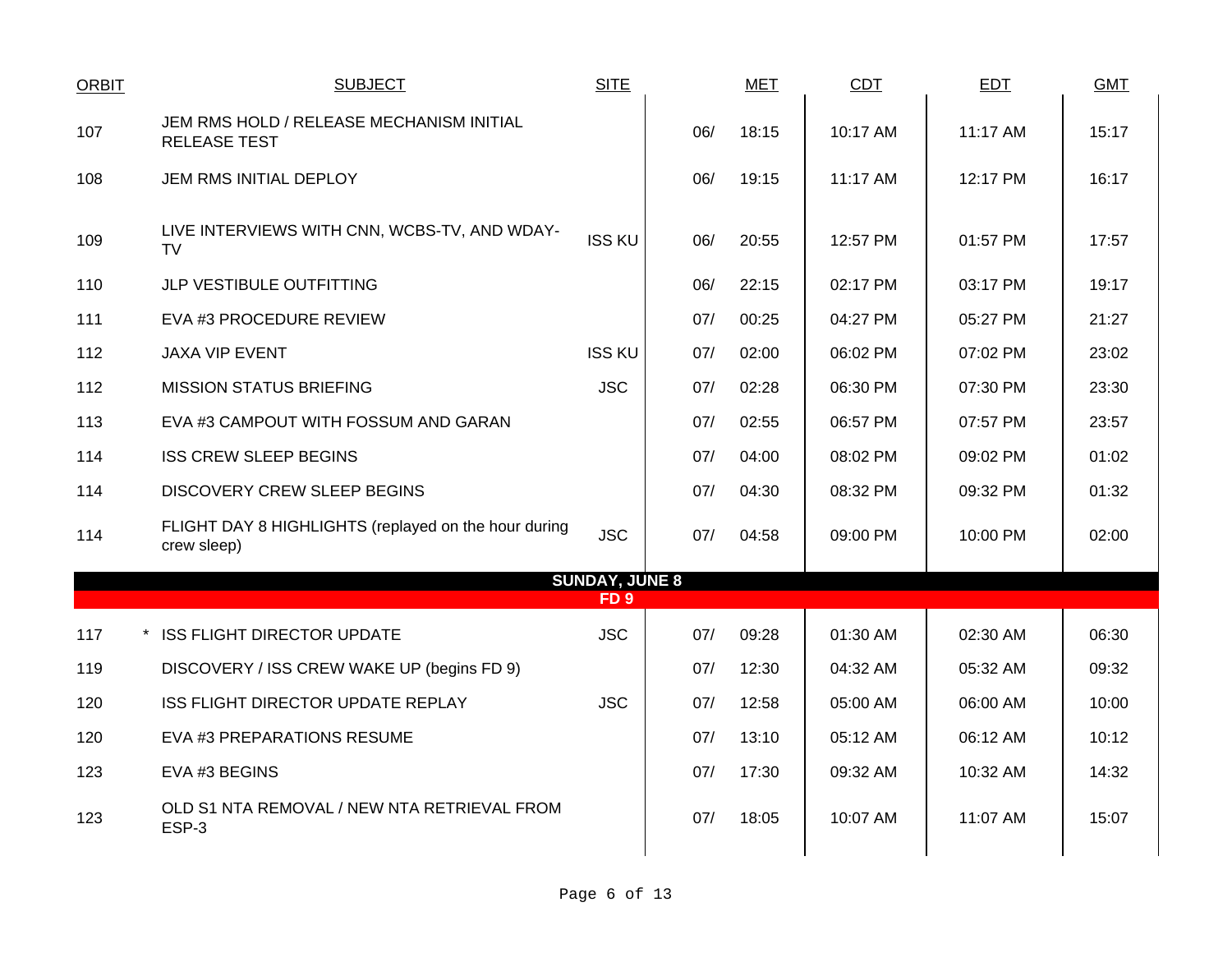| <b>ORBIT</b><br>124 | <b>SUBJECT</b><br><b>NEW S1 NTA INSTALLATION</b>                    | <b>SITE</b>                           | 07/ | <b>MET</b><br>19:25 | <b>CDT</b><br>11:27 AM | <b>EDT</b><br>12:27 PM | <b>GMT</b><br>16:27 |
|---------------------|---------------------------------------------------------------------|---------------------------------------|-----|---------------------|------------------------|------------------------|---------------------|
| 124                 | JEM RMS MLI REMOVAL AND LAUNCH LOCK<br><b>RETRIEVAL</b>             |                                       | 07/ | 20:25               | 12:27 PM               | 01:27 PM               | 17:27               |
| 125                 | PORT TRUSS CAMERA INSTALLATION                                      |                                       | 07/ | 21:40               | $01:42$ PM             | 02:42 PM               | 18:42               |
| 127                 | EVA #3 ENDS                                                         |                                       | 07/ | 23:50               | 03:52 PM               | 04:52 PM               | 20:52               |
| 128                 | <b>MISSION STATUS BRIEFING</b>                                      | <b>JSC</b>                            | 08/ | 01:58               | 06:00 PM               | 07:00 PM               | 23:00               |
| 129                 | <b>ISS CREW SLEEP BEGINS</b>                                        |                                       | 08/ | 03:30               | 07:32 PM               | 08:32 PM               | 00:32               |
| 130                 | <b>DISCOVERY CREW SLEEP BEGINS</b>                                  |                                       | 08/ | 04:00               | 08:02 PM               | 09:02 PM               | 01:02               |
| 130                 | FLIGHT DAY 9 HIGHLIGHTS (replayed on the hour during<br>crew sleep) | <b>JSC</b>                            | 08/ | 04:58               | 09:00 PM               | 10:00 PM               | 02:00               |
|                     |                                                                     | <b>MONDAY, JUNE 9</b><br><b>FD 10</b> |     |                     |                        |                        |                     |
| 133                 | * ISS FLIGHT DIRECTOR UPDATE                                        | <b>JSC</b>                            | 08/ | 08:58               | 01:00 AM               | 02:00 AM               | 06:00               |
| 135                 | DISCOVERY / ISS CREW WAKE UP (begins FD 10)                         |                                       | 08/ | 12:00               | 04:02 AM               | 05:02 AM               | 09:02               |
| 135                 | ISS FLIGHT DIRECTOR UPDATE REPLAY                                   | <b>JSC</b>                            | 08/ | 12:58               | 05:00 AM               | 06:00 AM               | 10:00               |
| 137                 | JEM RMS FINAL DEPLOY                                                |                                       | 08/ | 15:05               | 07:07 AM               | 08:07 AM               | 12:07               |
|                     |                                                                     |                                       |     |                     |                        |                        |                     |
| 137                 | JEM RMS MANEUVER TO STOW POSITION                                   |                                       | 08/ | 15:35               | 07:37 AM               | 08:37 AM               | 12:37               |
| 138                 | JEM RMS BRAKE CHECK OUT                                             |                                       | 08/ | 16:25               | 08:27 AM               | 09:27 AM               | 13:27               |
| 140                 | BATTERY CHARGER MODULE REPLACEMENT IN<br><b>QUEST AIRLOCK</b>       |                                       | 08/ | 19:15               | 11:17 AM               | 12:17 PM               | 16:17               |
| 140                 | JLP VESTIBULE OUTFITTING                                            |                                       | 08/ | 19:40               | 11:42 AM               | 12:42 PM               | 16:42               |
| 141                 | JLP INGRESS AND LOGISTICS TRANSFER                                  |                                       | 08/ | 21:20               | 01:22 PM               | 02:22 PM               | 18:22               |
| 143                 | JOINT CREW NEWS CONFERENCE                                          | <b>ISS KU</b>                         | 09/ | 00:00               | 04:02 PM               | 05:02 PM               | 21:02               |
|                     |                                                                     |                                       |     |                     |                        |                        |                     |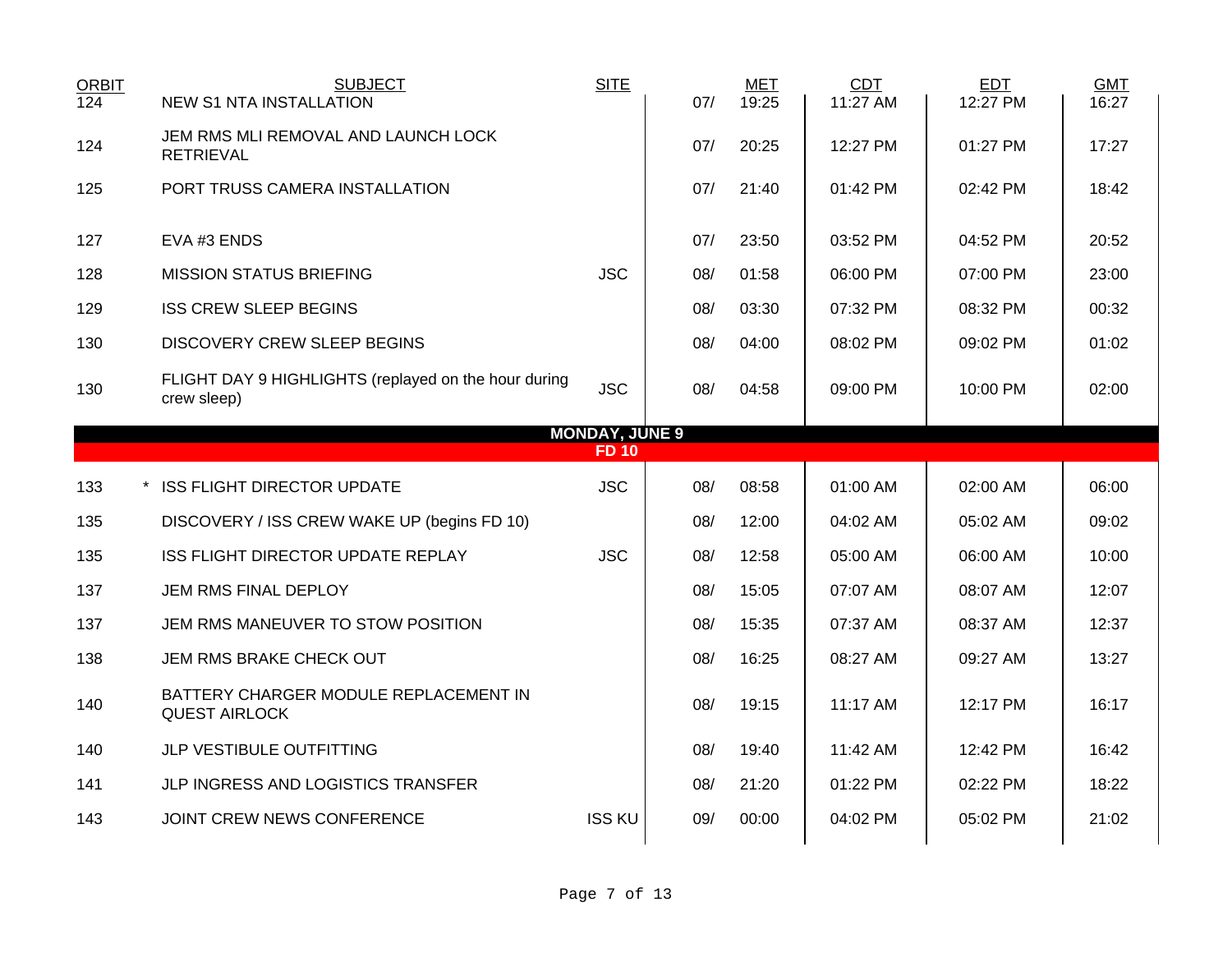| <b>ORBIT</b><br>143 | <b>SUBJECT</b><br><b>VIDEO FILE</b>                                     | <b>SITE</b><br>HQ       | 09/ | <b>MET</b><br>00:58 | CDT<br>05:00 PM | <b>EDT</b><br>06:00 PM | <b>GMT</b><br>22:00 |
|---------------------|-------------------------------------------------------------------------|-------------------------|-----|---------------------|-----------------|------------------------|---------------------|
| 144                 | <b>MISSION STATUS BRIEFING</b>                                          | <b>JSC</b>              | 09/ | 01:28               | 05:30 PM        | 06:30 PM               | 22:30               |
| 144                 | JOINT CREW NEWS CONFERENCE REPLAY WITH<br><b>ENGLISH INTERPRETATION</b> | <b>JSC</b>              | 09/ | 02:28               | 06:30 PM        | 07:30 PM               | 23:30               |
| 145                 | <b>ISS CREW SLEEP BEGINS</b>                                            |                         | 09/ | 03:00               | 07:02 PM        | 08:02 PM               | 00:02               |
| 145                 | <b>DISCOVERY CREW SLEEP BEGINS</b>                                      |                         | 09/ | 03:30               | 07:32 PM        | 08:32 PM               | 00:32               |
| 146                 | FLIGHT DAY 10 HIGHLIGHTS (replayed on the hour during<br>crew sleep)    | <b>JSC</b>              | 09/ | 03:58               | 08:00 PM        | 09:00 PM               | 01:00               |
|                     |                                                                         | <b>TUESDAY, JUNE 10</b> |     |                     |                 |                        |                     |
|                     |                                                                         | <b>FD 11</b>            |     |                     |                 |                        |                     |
| 149                 | * ISS FLIGHT DIRECTOR UPDATE                                            | <b>JSC</b>              | 09/ | 08:58               | 01:00 AM        | 02:00 AM               | 06:00               |
| 150                 | DISCOVERY / ISS CREW WAKE UP (begins FD 11)                             |                         | 09/ | 11:30               | 03:32 AM        | 04:32 AM               | 08:32               |
| 151                 | ISS FLIGHT DIRECTOR UPDATE REPLAY                                       | <b>JSC</b>              | 09/ | 12:58               | 05:00 AM        | 06:00 AM               | 10:00               |
| 153                 | JEM RMS BACKUP DRIVE SYSTEM SETUP                                       |                         | 09/ | 15:10               | 07:12 AM        | 08:12 AM               | 12:12               |
| 155                 | <b>VIDEO FILE</b>                                                       | HQ                      | 09/ | 18:58               | 11:00 AM        | 12:00 PM               | 16:00               |
| 156                 | OFF DUTY PERIOD BEGINS                                                  |                         | 09/ | 20:10               | 12:12 PM        | 01:12 PM               | 17:12               |
| 156                 | LIVE INTERVIEWS WITH NBC NEWS, KGO RADIO, AND<br>FOX NEWS RADIO         | <b>ISS KU</b>           | 09/ | 20:20               | 12:22 PM        | 01:22 PM               | 17:22               |
| 157                 | <b>MISSION STATUS BRIEFING</b>                                          | <b>JSC</b>              | 09/ | 21:28               | 01:30 PM        | 02:30 PM               | 18:30               |
| 158                 | FAREWELL AND HATCH CLOSURE                                              |                         | 09/ | 22:55               | 02:57 PM        | 03:57 PM               | 19:57               |
| 158                 | ODS LEAK CHECK / RENDEZVOUS TOOL CHECKOUT                               |                         | 09/ | 23:30               | 03:32 PM        | 04:32 PM               | 20:32               |
| 160                 | <b>ISS CREW SLEEP BEGINS</b>                                            |                         | 10/ | 02:30               | 06:32 PM        | 07:32 PM               | 23:32               |
| 161                 | <b>DISCOVERY CREW SLEEP BEGINS</b>                                      |                         | 10/ | 03:00               | 07:02 PM        | 08:02 PM               | 00:02               |
|                     |                                                                         |                         |     |                     |                 |                        |                     |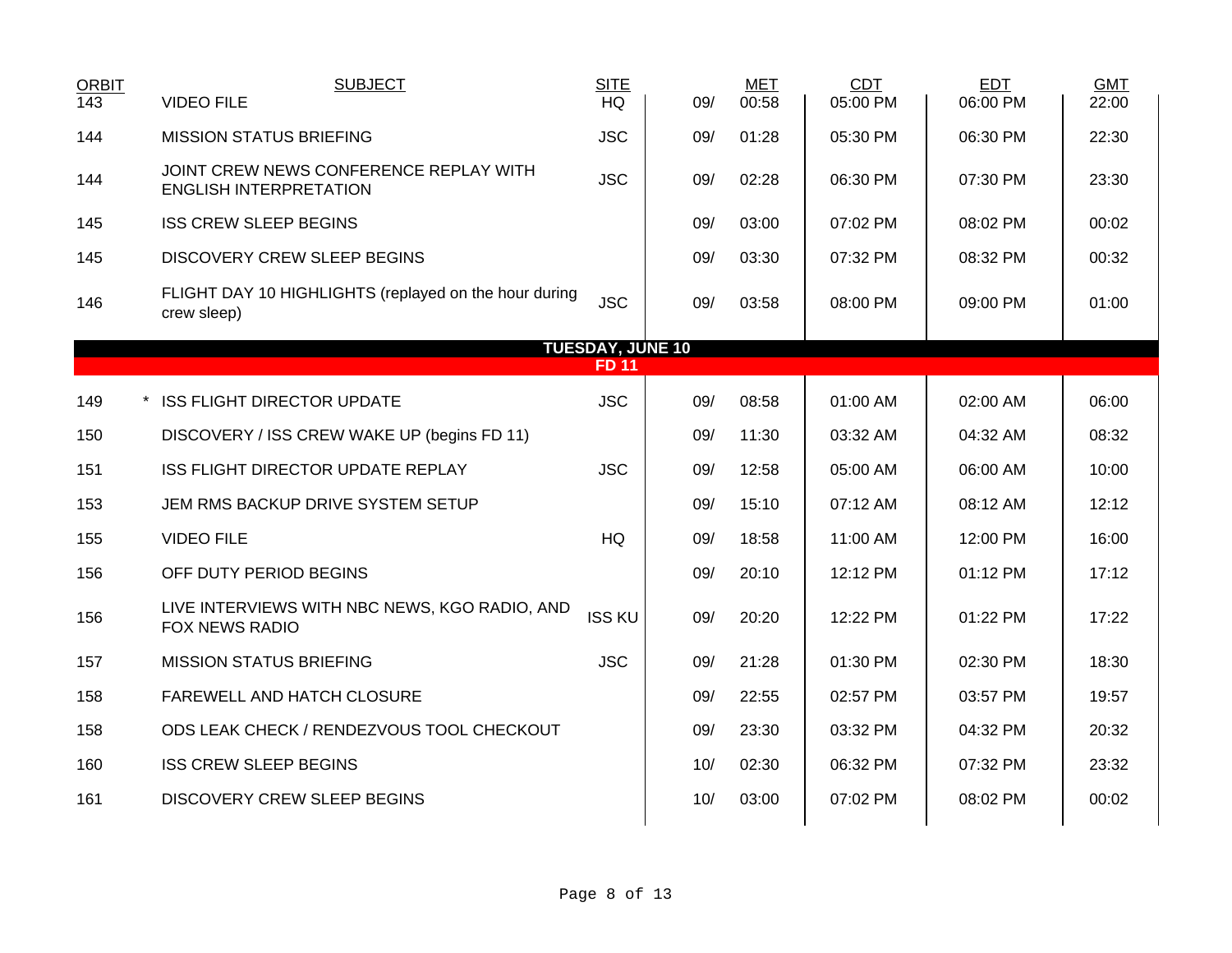| <b>ORBIT</b> | <b>SUBJECT</b>                                                       | <b>SITE</b> |                           | <b>MET</b> | CDT      | <b>EDT</b> | <b>GMT</b> |
|--------------|----------------------------------------------------------------------|-------------|---------------------------|------------|----------|------------|------------|
| 162          | FLIGHT DAY 11 HIGHLIGHTS (replayed on the hour during<br>crew sleep) | <b>JSC</b>  | 10/                       | 03:58      | 08:00 PM | 09:00 PM   | 01:00      |
|              |                                                                      |             | <b>WEDNESDAY, JUNE 11</b> |            |          |            |            |
|              |                                                                      | <b>FD12</b> |                           |            |          |            |            |
| 165          | <b>ISS FLIGHT DIRECTOR UPDATE</b>                                    | <b>JSC</b>  | 10/                       | 09:58      | 02:00 AM | 03:00 AM   | 07:00      |
| 166          | DISCOVERY / ISS CREW WAKE UP (begins FD 12)                          |             | 10/                       | 11:00      | 03:02 AM | 04:02 AM   | 08:02      |
| 166          | ISS FLIGHT DIRECTOR UPDATE REPLAY                                    | <b>JSC</b>  | 10/                       | 11:28      | 03:30 AM | 04:30 AM   | 08:30      |
| 167          | CENTERLINE CAMERA INSTALLATION                                       |             | 10/                       | 13:15      | 05:17 AM | 06:17 AM   | 10:17      |
| 168          | <b>DISCOVERY UNDOCKS FROM ISS</b>                                    |             | 10/                       | 14:40      | 06:42 AM | 07:42 AM   | 11:42      |
| 168          | DISCOVERY FLYAROUND BEGINS                                           |             | 10/                       | 15:05      | 07:07 AM | 08:07 AM   | 12:07      |
| 169          | FINAL SEPARATION FROM ISS                                            |             | 10/                       | 16:23      | 08:25 AM | 09:25 AM   | 13:25      |
| 170          | VTR PLAYBACK OF UNDOCKING AND FLYAROUND                              |             | 10/                       | 16:40      | 08:42 AM | 09:42 AM   | 13:42      |
| 171          | RMS / OBSS LATE INSPECTION OF DISCOVERY'S TPS<br><b>BEGINS</b>       |             | 10/                       | 18:00      | 10:02 AM | 11:02 AM   | 15:02      |
| 173          | <b>MISSION STATUS BRIEFING</b>                                       | <b>JSC</b>  | 10/                       | 20:58      | 01:00 PM | 02:00 PM   | 18:00      |
| 174          | <b>VIDEO FILE</b>                                                    | HQ          | 10/                       | 22:58      | 03:00 PM | 04:00 PM   | 20:00      |
| 176          | <b>DISCOVERY / ISS CREW SLEEP BEGINS</b>                             |             | 11/                       | 02:30      | 06:32 PM | 07:32 PM   | 23:32      |
| 176          | FLIGHT DAY 12 HIGHLIGHTS (replayed on the hour during<br>crew sleep) | <b>JSC</b>  | 11/                       | 02:58      | 07:00 PM | 08:00 PM   | 00:00      |
|              |                                                                      |             | <b>THURSDAY, JUNE 12</b>  |            |          |            |            |
|              |                                                                      | <b>FD13</b> |                           |            |          |            |            |
| 181          | DISCOVERY CREW WAKE UP (begins FD 13)                                |             | 11/                       | 10:30      | 02:32 AM | 03:32 AM   | 07:32      |
| 183          | OFF DUTY PERIOD BEGINS                                               |             | 11/                       | 13:00      | 05:02 AM | 06:02 AM   | 10:02      |
| 187          | <b>VIDEO FILE</b>                                                    | HQ          | 11/                       | 18:58      | 11:00 AM | 12:00 PM   | 16:00      |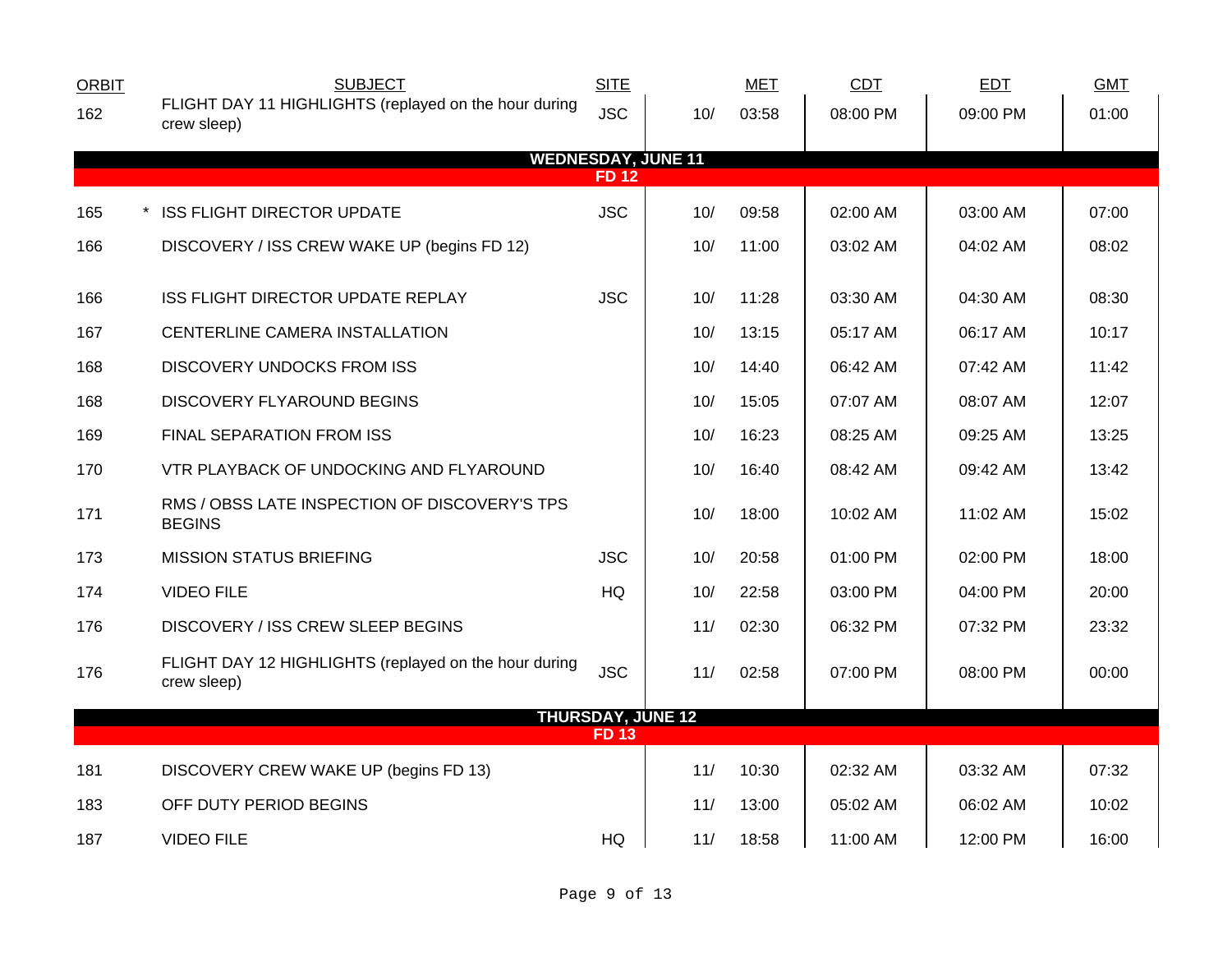| <b>ORBIT</b> | <b>SUBJECT</b>                                                       | <b>SITE</b>            |     | <b>MET</b> | CDT      | EDT      | <b>GMT</b> |
|--------------|----------------------------------------------------------------------|------------------------|-----|------------|----------|----------|------------|
| 188          | LIVE INTERVIEWS WITH ESPN AND ABC NEWS                               | <b>TDRE</b>            | 11/ | 20:30      | 12:32 PM | 01:32 PM | 17:32      |
| 189          | <b>OBSS BERTH</b>                                                    |                        | 11/ | 21:00      | 01:02 PM | 02:02 PM | 18:02      |
| 189          | <b>RMS POWERDOWN</b>                                                 |                        | 11/ | 22:00      | 02:02 PM | 03:02 PM | 19:02      |
| 189          | POST MMT BRIEFING                                                    | <b>JSC</b>             | 11/ | 22:28      | 02:30 PM | 03:30 PM | 19:30      |
| 191          | DISCOVERY CREW SLEEP BEGINS                                          |                        | 12/ | 02:00      | 06:02 PM | 07:02 PM | 23:02      |
| 192          | FLIGHT DAY 13 HIGHLIGHTS (replayed on the hour during<br>crew sleep) | <b>JSC</b>             | 12/ | 02:58      | 07:00 PM | 08:00 PM | 00:00      |
|              |                                                                      | <b>FRIDAY, JUNE 13</b> |     |            |          |          |            |
|              |                                                                      | <b>FD 14</b>           |     |            |          |          |            |
| 197          | DISCOVERY CREW WAKE UP (begins FD 14)                                |                        | 12/ | 10:00      | 02:02 AM | 03:02 AM | 07:02      |
| 199          | <b>CABIN STOWAGE BEGINS</b>                                          |                        | 12/ | 13:05      | 05:07 AM | 06:07 AM | 10:07      |
| 199          | <b>FCS CHECKOUT</b>                                                  |                        | 12/ | 13:35      | 05:37 AM | 06:37 AM | 10:37      |
| 200          | <b>RCS HOT-FIRE TEST</b>                                             |                        | 12/ | 14:45      | 06:47 AM | 07:47 AM | 11:47      |
| 200          | <b>ORBIT ADJUST BURN</b>                                             |                        | 12/ | 15:25      | 07:27 AM | 08:27 AM | 12:27      |
| 201          | <b>CREW DEORBIT PREPARATION BRIEFING</b>                             |                        | 12/ | 17:05      | 09:07 AM | 10:07 AM | 14:07      |
| 202          | LIVE INTERVIEWS WITH CBS NEWS, WCBS RADIO,<br>AND WINS RADIO         | <b>TDRE</b>            | 12/ | 18:35      | 10:37 AM | 11:37 AM | 15:37      |
| 203          | <b>VIDEO FILE</b>                                                    | <b>HQ</b>              | 12/ | 19:28      | 11:30 AM | 12:30 PM | 16:30      |
| 204          | REISMAN'S RECUMBENT SEAT SET UP                                      |                        | 12/ | 20:55      | 12:57 PM | 01:57 PM | 17:57      |
| 204          | <b>MISSION STATUS BRIEFING</b>                                       | <b>JSC</b>             | 12/ | 20:58      | 01:00 PM | 02:00 PM | 18:00      |
| 205          | KU-BAND ANTENNA STOWAGE                                              |                        | 12/ | 22:00      | 02:02 PM | 03:02 PM | 19:02      |
| 206          | DELTA 2 / OSTM PRELAUNCH MISSION BRIEFING                            | <b>VAFB</b>            | 12/ | 22:58      | 03:00 PM | 04:00 PM | 20:00      |
| 206          | DELTA 2 / OSTM PRELAUNCH SCIENCE BRIEFING                            | <b>VAFB</b>            | 12/ | 23:58      | 04:00 PM | 05:00 PM | 21:00      |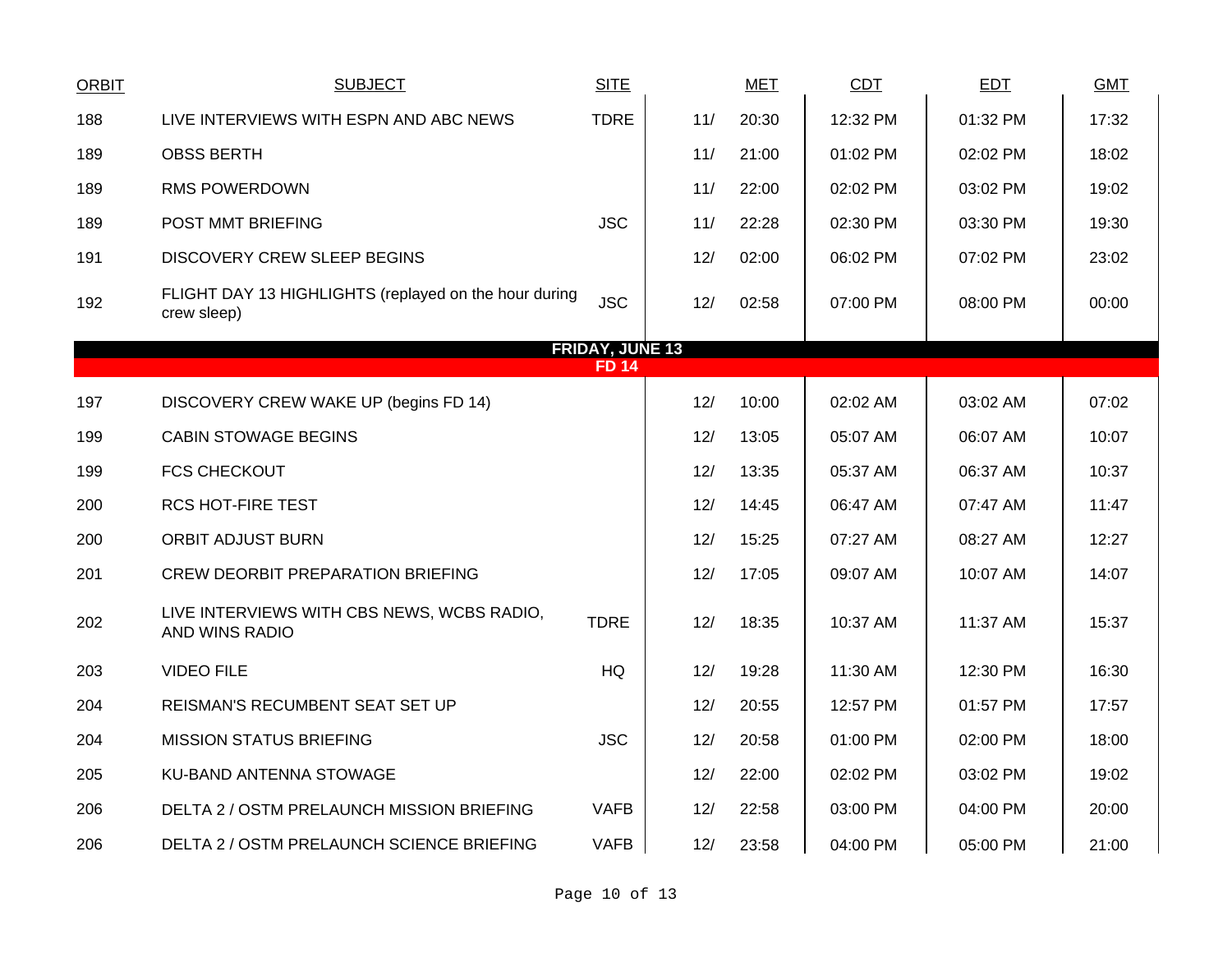| <b>ORBIT</b> | <b>SUBJECT</b>                                                       | SITE       |     | <u>ME1</u> | <u>CD1</u> | <u>ED1</u> | <b>GMT</b> |
|--------------|----------------------------------------------------------------------|------------|-----|------------|------------|------------|------------|
| 207          | DISCOVERY CREW SLEEP BEGINS                                          |            | 13/ | 01:30      | 05:32 PM   | 06:32 PM   | 22:32      |
| 207          | FLIGHT DAY 14 HIGHLIGHTS (replayed on the hour during<br>crew sleep) | <b>JSC</b> | 13/ | 01:58      | 06:00 PM   | 07:00 PM   | 23:00      |

|     | <b>SATURDAY, JUNE 14</b><br><b>FD 15</b>                                                    |            |     |       |                   |          |       |  |  |  |  |
|-----|---------------------------------------------------------------------------------------------|------------|-----|-------|-------------------|----------|-------|--|--|--|--|
| 212 | DISCOVERY CREW WAKE UP (begins FD 15)                                                       |            | 13/ | 09:30 | 01:32 AM          | 02:32 AM | 06:32 |  |  |  |  |
| 214 | DEORBIT PREPARATIONS BEGIN                                                                  |            | 13/ | 12:55 | 04:57 AM          | 05:57 AM | 09:57 |  |  |  |  |
| 215 | PAYLOAD BAY DOOR CLOSING                                                                    |            | 13/ | 14:29 | 06:31 AM          | 07:31 AM | 11:31 |  |  |  |  |
| 217 | <b>DEORBIT BURN</b>                                                                         |            | 13/ | 17:09 | 09:11 AM          | 10:11 AM | 14:11 |  |  |  |  |
| 218 | MILA C-BAND RADAR ACQUISITION OF DISCOVERY                                                  |            | 13/ | 17:58 | 10:00 AM          | 11:00 AM | 15:00 |  |  |  |  |
| 218 | <b>KSC LANDING</b>                                                                          | <b>KSC</b> | 13/ | 18:11 | 10:13 AM          | 11:13 AM | 15:13 |  |  |  |  |
|     | POST-LANDING NEWS CONFERENCE                                                                | <b>KSC</b> |     |       | NET L+2 HRS.      |          |       |  |  |  |  |
|     | ENTRY FLIGHT CONTROL TEAM VIDEO REPLAY<br>(replayed after Post-Landing News Conference)     | <b>JSC</b> |     |       | $\sim$ L+3 HRS.   |          |       |  |  |  |  |
|     | STS-124 MISSION HIGHLIGHTS VIDEO REPLAY<br>(replayed after Entry Flight Control Team Video) | <b>JSC</b> |     |       | $\sim$ L+3.5 HRS. |          |       |  |  |  |  |
|     | STS-124 CREW NEWS CONFERENCE (may be<br>postponed or cancelled)                             | <b>KSC</b> |     |       | NET L+4.5 HRS.    |          |       |  |  |  |  |
|     | VIDEO B-ROLL OF REISMAN IN CREW QUARTERS<br>(pending availability)                          | <b>KSC</b> |     |       | NET L+6.5 HRS.    |          |       |  |  |  |  |
|     |                                                                                             |            |     |       |                   |          |       |  |  |  |  |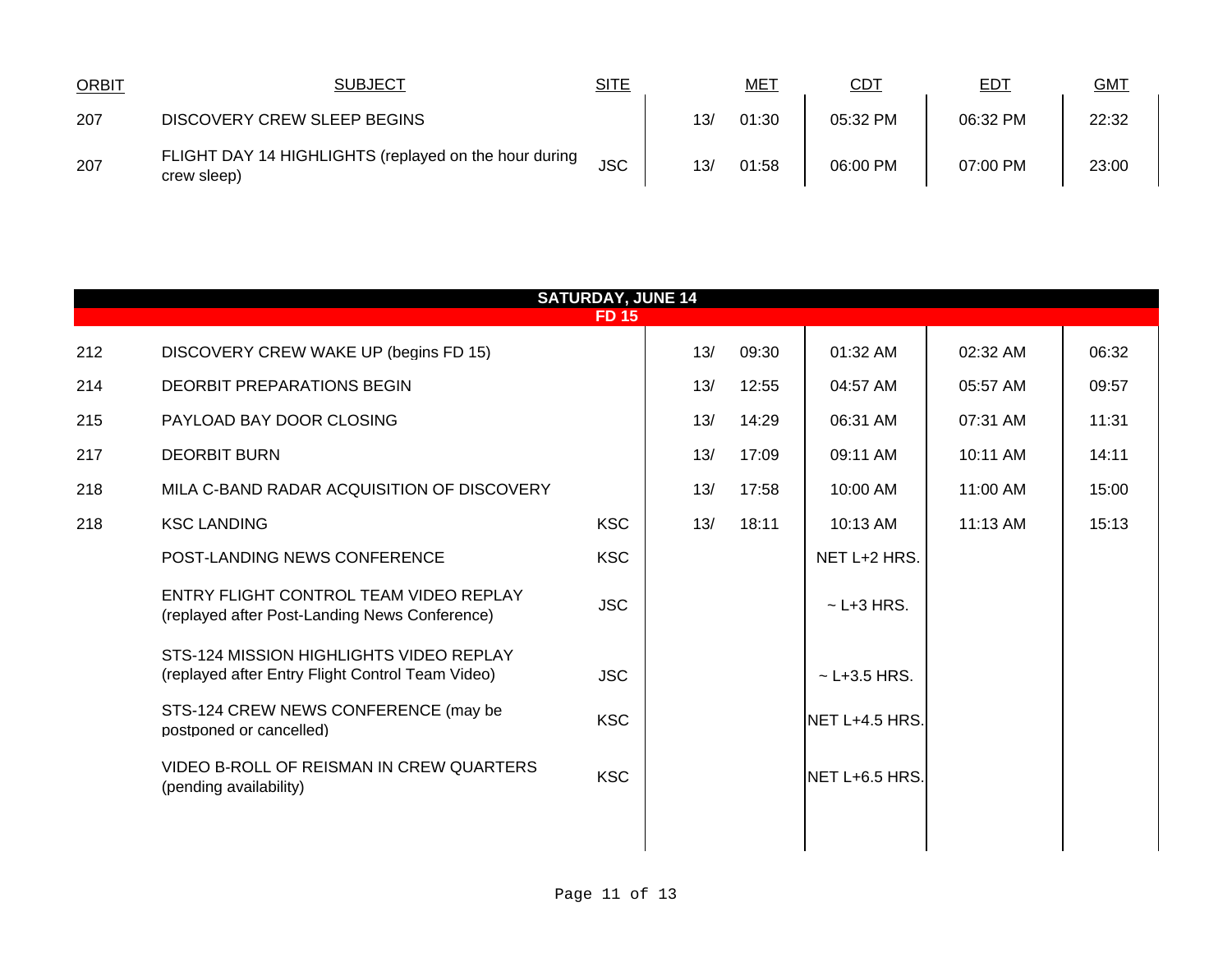

| <b>DEFINITION OF TERMS</b> |                                                                                                             |  |  |  |  |  |  |
|----------------------------|-------------------------------------------------------------------------------------------------------------|--|--|--|--|--|--|
| AMC:                       | <b>Americom Satellite</b>                                                                                   |  |  |  |  |  |  |
| ATV:                       | <b>Automated Transport Vehicle</b>                                                                          |  |  |  |  |  |  |
| CDRA:                      | Carbon Dioxide Removal Assembly in U.S. Destiny Laboratory                                                  |  |  |  |  |  |  |
| CDT:                       | <b>Central Daylight Time</b>                                                                                |  |  |  |  |  |  |
| Destiny:                   | U.S. Laboratory on ISS                                                                                      |  |  |  |  |  |  |
| EMU:                       | <b>Extravehicular Mobility Unit</b>                                                                         |  |  |  |  |  |  |
| ETCS:                      | <b>External Thermal Control System</b>                                                                      |  |  |  |  |  |  |
| ESA:                       | European Space Agency                                                                                       |  |  |  |  |  |  |
| ESP:                       | <b>External Stowage Platform</b>                                                                            |  |  |  |  |  |  |
| EDT:                       | Eastern Daylight Time                                                                                       |  |  |  |  |  |  |
| ETVCG:                     | <b>External Television Camera Group</b>                                                                     |  |  |  |  |  |  |
| EVA:                       | <b>Extravehicular Activity</b>                                                                              |  |  |  |  |  |  |
| FCS:                       | <b>Flight Control System</b>                                                                                |  |  |  |  |  |  |
| FD:                        | <b>Flight Day</b>                                                                                           |  |  |  |  |  |  |
| GLAST:                     | Gamma-ray Large Area Space Telescope                                                                        |  |  |  |  |  |  |
| GMT:                       | <b>Greenwich Mean Time</b>                                                                                  |  |  |  |  |  |  |
| HQ:                        | <b>NASA Headquarters</b>                                                                                    |  |  |  |  |  |  |
| ISS:                       | <b>International Space Station</b>                                                                          |  |  |  |  |  |  |
| JAXA:                      | Japan Aerospace and Exploration Agency                                                                      |  |  |  |  |  |  |
| JEM-PM:                    | Japanese Experiment Module - Pressurized Module (KIBO)                                                      |  |  |  |  |  |  |
| <b>JEM RMS:</b>            | Japanese Experiment Module - Remote Manipulator System                                                      |  |  |  |  |  |  |
| JLP:                       | Japanese Logistics Module - Pressurized Section                                                             |  |  |  |  |  |  |
| JSC:                       | Johnson Space Center                                                                                        |  |  |  |  |  |  |
| JTVE:                      | Japanese Television Equipment                                                                               |  |  |  |  |  |  |
| KSC:                       | <b>Kennedy Space Center</b>                                                                                 |  |  |  |  |  |  |
| Ŀ.                         | Launch or Landing time                                                                                      |  |  |  |  |  |  |
| LIMO:                      | Live Interview Media Outlet channel                                                                         |  |  |  |  |  |  |
| MECO:                      | Main Engine Cut-Off                                                                                         |  |  |  |  |  |  |
| MET:                       | Mission Elapsed Time, which begins at the moment of launch and is read: DAYS/HOURS:MINUTES. LAUNCH=00/00:00 |  |  |  |  |  |  |